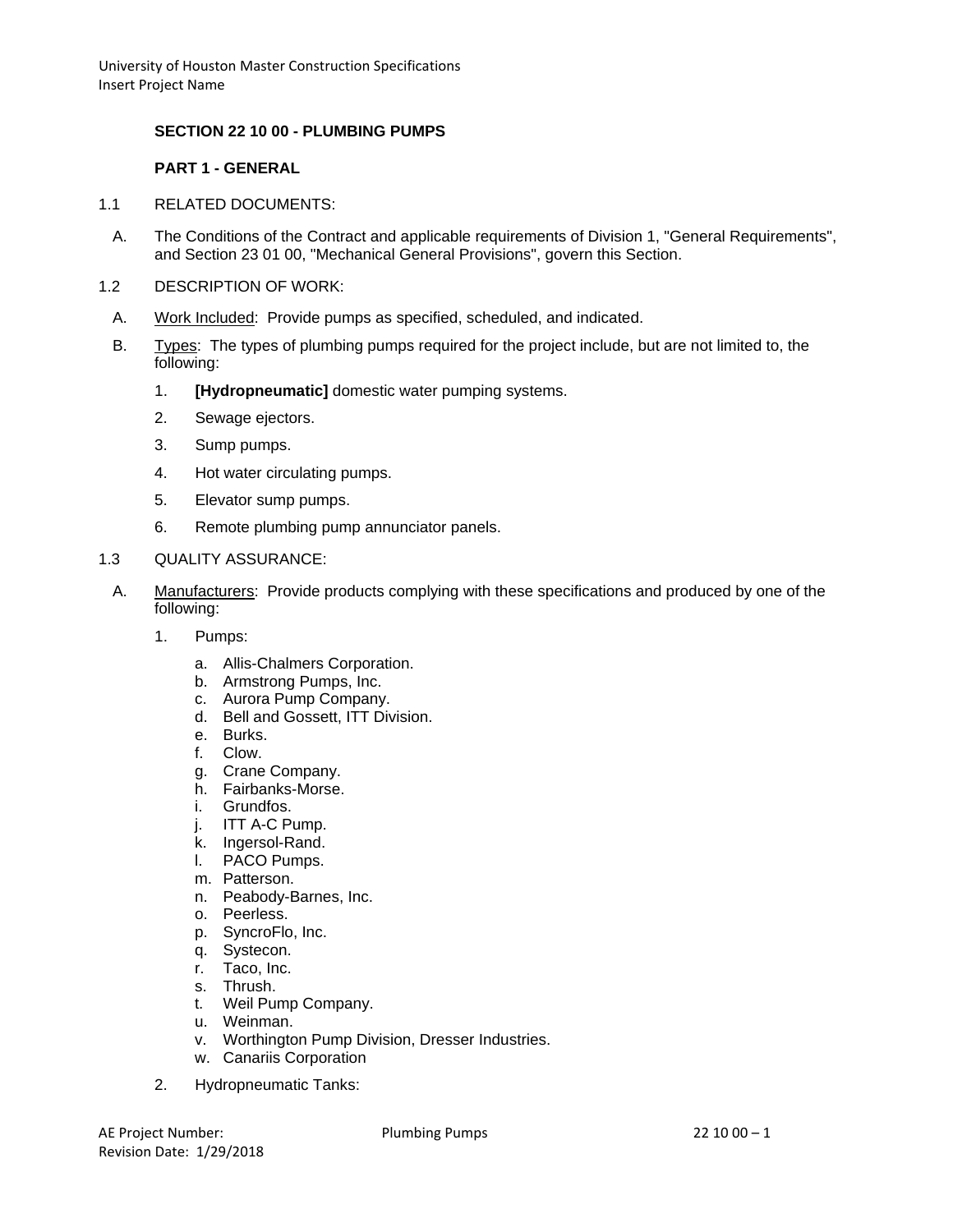- a. Amtrol, Inc.
- b. Taco.
- c. Woods.
- B. Electrical Standards: Provide electric motors and products which have been listed and labeled by Underwriters' Laboratories, Inc. (UL) and comply with National Electrical Manufacturers' Association (NEMA) standards.
- C. Certification, Pump Performance: Provide pumps whose performance, under specified conditions, is certified by the manufacturer.
- 1.4 SUBMITTALS:
- A. Shop drawing submittals shall include, but not be limited to, the following:
	- 1. Pump cut sheets with all pump capacities, characteristics, features, accessories and options clearly indicated.
	- 2. Pump curves with selection point clearly indicated.
	- 3. Motor data as required in Section 23 04 00.
	- 4. Control panel **[and] [,]** controller **[and remote annunciator]** information including front panel elevation, nameplate text, wiring diagram, component list and written system operational sequence.
	- 5. Hydropneumatic tank with all ratings, capacities, features and accessories listed.
	- 6. Sump and valve box drawings with all sizes, capacities, features and accessories listed.
	- 7. Additional information as required in Section 23 01 00.
- 1.5 PRODUCT DELIVERY, STORAGE AND HANDLING:
	- A. Deliver pumps, controllers, and accessories in factory-fabricated water-resistant wrapping.
	- B. Handle pumps, controllers, and accessories carefully to avoid damage to material component, enclosure, and finish.
	- C. Store pumps, controllers, and accessories in a clean, dry space and protect from the weather.

#### **PART 2 - PRODUCTS**

#### 2.1 **[HYDROPNEUMATIC]** DOMESTIC WATER PUMPING SYSTEMS:

A. General: Provide a prefabricated **[duplex,] [triplex,]** variable volume, constant speed, constant pressure domestic water pumping system consisting of a **[duplex] [triplex]** pump and motor set, **[hydropneumatic tanks]** a control panel and related piping and accessories, and capable of automatically providing system flows and pressures as scheduled and shown as on the Drawings.

## **[EDIT TO SUIT PROJECT]**

B. Operation: [The system shall be designed for one pump to run continuously and the second [and third] pump[s] to operate only at periods of high demand. A time switch shall be provided to shutdown the lead pump during off hours.] [The system shall be designed for the pumps to cycle on to meet flow demands. At time of low and/or no flow, all pumps shall remain off and the hydropneumatic tank draw down shall satisfy the system demand.] A lead/[lag] [lag1/lag2] switch shall be provided. Automatic controls shall be provided to shutdown all pumps at low inlet pressure conditions [and upon low water level in the break tank]. A low pressure alarm bell and light shall be provided. [The lag pump[s] shall cycle "ON" and "OFF" at pressures as scheduled below, subject to the minimum run timer.] Pumps are to be selected for a minimum increase in TDH between design and zero demand.

#### **[INCLUDE ONLY WITHOUT HYDRO TANK]**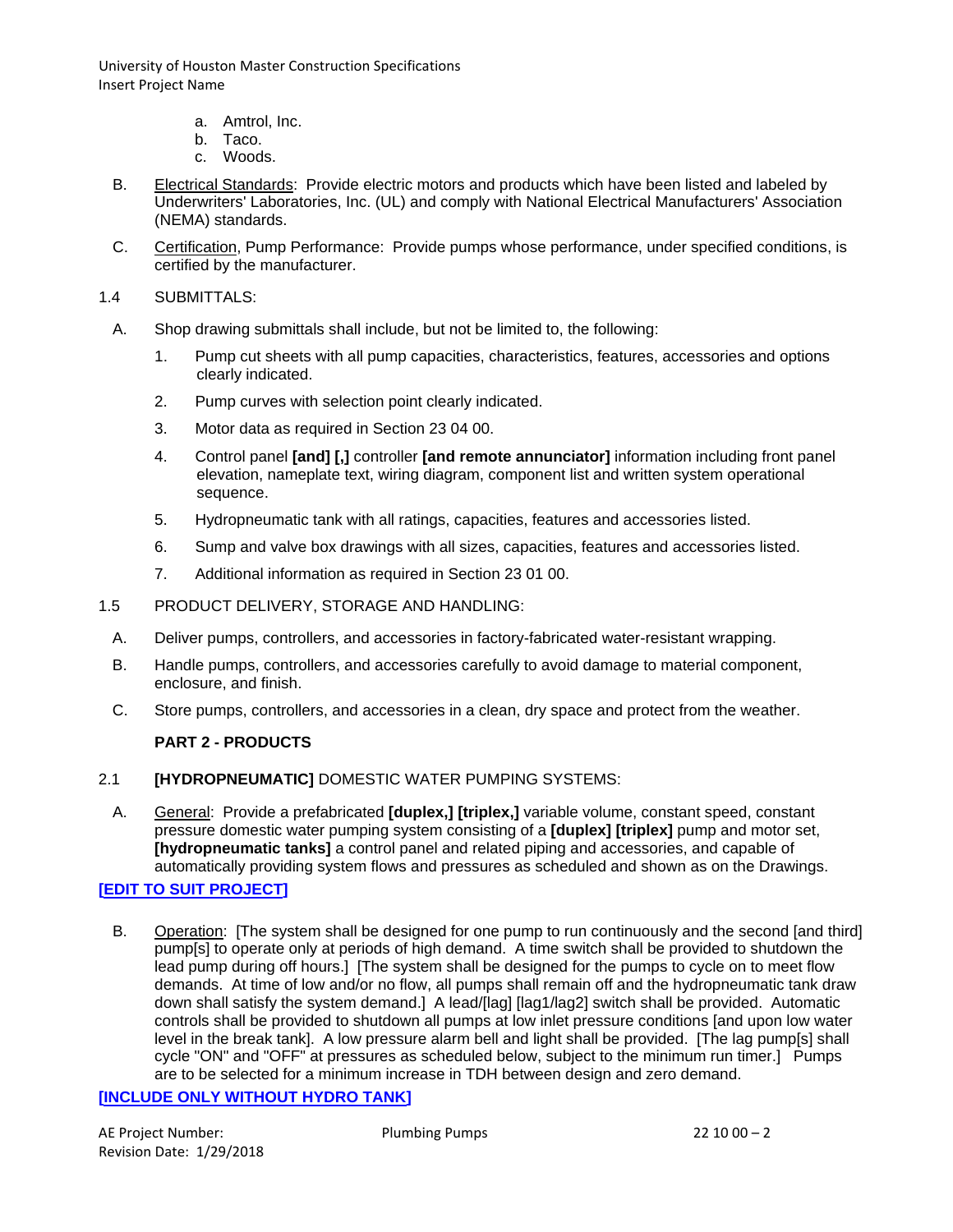> 1. **[Lag [1 and Lag 2] pump ON and OFF pressures shall be field adjustable and shall be factory preset as follows:**

| <u>Pump</u>                | <b>On Pressure</b> | <b>Off Pressure</b> |
|----------------------------|--------------------|---------------------|
| Lag 1 Domestic Water Pump  | 1 PSI              | 1 PSI               |
| [Lag 2 Domestic Water Pump | 1 PSI              | 1 PSI1              |

## **[INCLUDE ONLY WITH HYDRO TANK]**

C. Hydropneumatic Tank: Provide, where shown on the Drawings, a vertical bladder type hydropneumatic tank with a minimum capacity of **[370] [ ]** US gallons, and constructed for **[125] [ ] psig** working pressure. Hydropneumatic tank shall be steel, designed and stamped in accordance with ASME and National Board Stamped with a replaceable heavy duty butyl diaphragm and rigid polypropylene liner, stainless steel inlet, relief, drain and charging connections, air charging valve hand hole and relief valve. Tank shall be factory precharged to provide the capacity specified.

## D. Pumps: **[SELECT ONE OF THE FOLLOWING]**

1. **[Provide horizontal base mounted, flexible coupled, bronze fitted, rear pullout, centrifugal type, mechanical seal pumps of the size, capacity and head scheduled on the drawings. Pump selections and submittals shall be made using pressure versus flow curves. Pump discharge velocity shall not exceed 12'per second. The total dynamic head shall be maximum at no-flow and shall decrease from no flow to design flow. Shutoff head shall be at least 110% of design head but shall not exceed 140% of design head. All pump shall have dynamically balanced impellers and the critical speed of all pumps shall be at least 115% of the design speed. Pumps shall be free from flashing and cavitation at all flow rates from 25% to 125% of design flow under the suction conditions of the pump installation.]**

# **[OR]**

- 2. **[Provide constant speed, vertical multistage diffuser pumps with stainless steel shafts, water-lubricated bronze radial bearings, mixed flow balanced bronze impellers, and cast iron bowls with glass-lined diffusers. Pump barrels shall have a corrosion-inhibiting lining. Discharge head shall be fabricated steel with continuous bypass for low seal pressure. Seal shall be sleeve-mounted and replaceable without motor removal, pump disassembly, or disturbing the piping connections. Each pump shall have vibrationisolating mounts and a reinforced flexible pipe connection on each pump discharge line.]**
- 3. Pumps, casings, fittings, flanges and seals shall be suitable for operation at **[150]** psig minimum and shall be suitable for use within the normal temperature operating ranges of the system in which they are installed. Pump suction and discharge flanges shall be ANSI **[125#]** flanges suitable for working pressures up to **[150]** psi. Pumps shall have carbon steel shafts, stainless steel shaft sleeves, bronze impeller, bronze front and rear casing wear rings, stainless steel impeller keys and steel casing bolts.
- 4. Mechanical seals shall be suitable for the working pressure and temperature of the pump application. All metal seal parts shall be 316 stainless steel. Mechanical seals shall be as manufactured by the John Crane Company and shall be suitable for the service specified. Seals for stuffing box working pressures of **[150]** psi shall be Type 1 or Type 2 **[un]**balanced seals. Seal material shall be Type BP (66) 1D1 for treated fluids up to 180°F.
- 5. All pumps shall have high-temperature grease-lubricated ball bearings with grease fittings and relief plugs. Bearings shall have 40,000 hours minimum life for suction pressures below 200 psi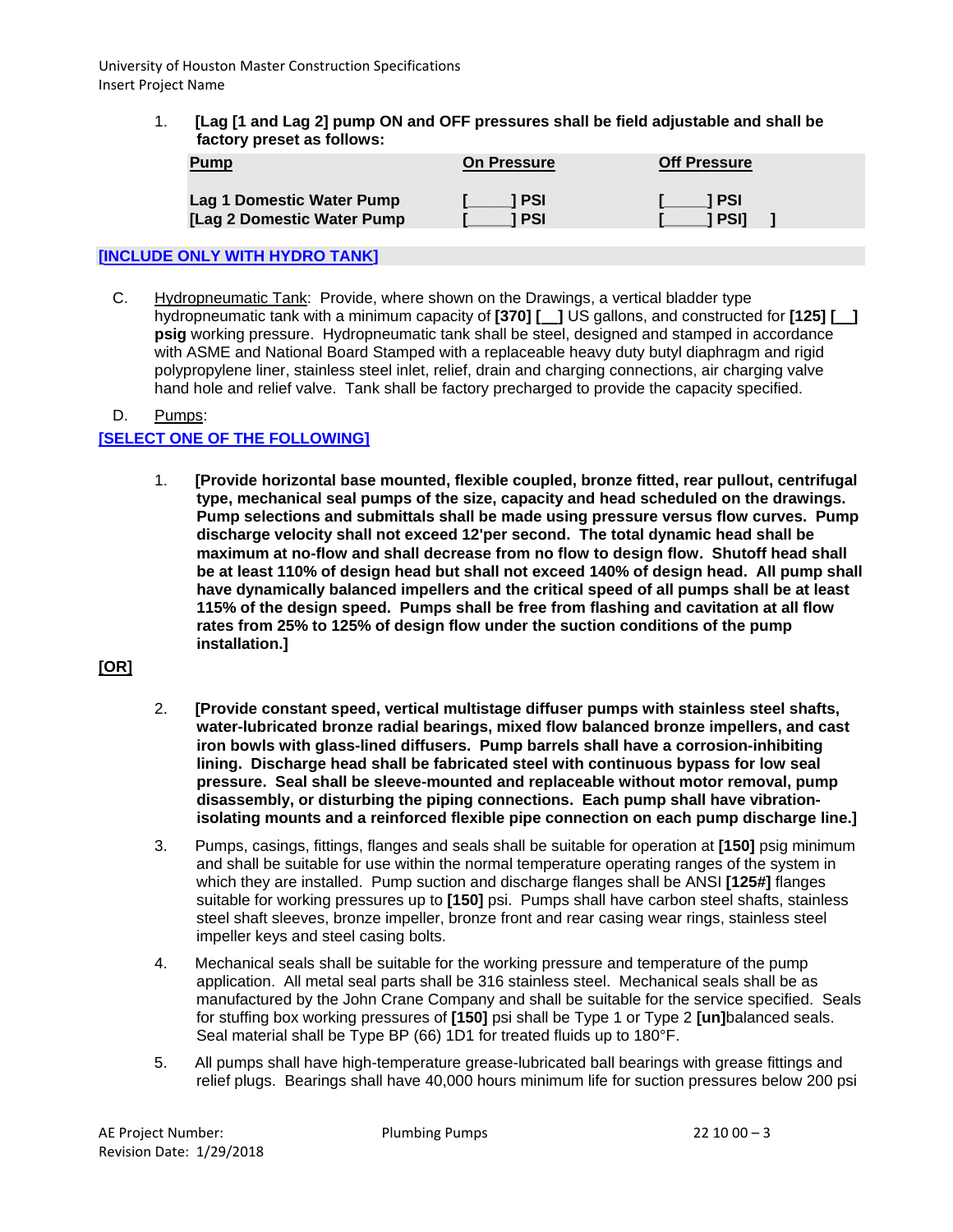> and 20,000 hours minimum life for suction pressures 200 psi and above. Bearings shall limit impeller and mechanical seal face deflection to a maximum of 0.002".

- 6. Pump couplings shall be Woods Type SC Sure-flex flexible couplings. Coupling alignment shall be field calibrated to a maximum of 2 mils vibration.
- 7. All pumps shall have cast iron or fabricated steel drip lip bases with coupling guards, anchor bolts, provisions for grouting and shall have provisions for collection of all seal and condensation leakage. Motor and pump mounting surfaces shall be machined and the motor mounting shall include provisions for horizontal movement and alignment. A 3/4" minimum threaded outlet shall be provided in the base for drainage. All bases shall have sufficient strength to prevent vibration, warping and misalignment when installed without grouting. Bases on pumps shall be adequately stiffened to prevent flexing of panels.
- 8. Pump motors shall be **[energy efficient, high efficiency]** 1750 rpm open drip-proof type and shall be selected to drive the pump through its characteristic curve from zero flow to 125% of design flow without exceeding rated full load nameplate horsepower. Refer to Section 15140 for additional motor requirements.
- 9. Pumps with drive motors 10 hp and larger shall be individually factory capacity tested after final assembly. Provide certified copies of test results showing capacity, head, horsepower and efficiency at flow rates from shut off to 125% of design flow. The certification shall also indicate results of factory dynamic balance and pressure testing.

### **[INCLUDE ONLY WITHOUT HYDRO TANK]**

- 10. **[To prevent casing overheat during periods of no flow, the contractor shall install individual bleed-off lines from the pump casings to the [surge tank] [nearest floor drain as shown on the Drawings]. Provide individual temperature control valves, solenoid valves and shutoff valves for each pump. The temperature control valve shall bleed water should pump casing water temperature exceed 90°F. The bleed-off solenoid valve (N.C.) shall be interlocked to open only when the pump is operating.]**
- E. Control Panel:
	- 1. The control panel shall be **[wall mounted] [free standing] [unit mounted]**, NEMA 1 construction, prewired for a single point electrical input with the following components:
		- a. **[Two] [Three]** FVNR magnetic starters with 3-phase overload protection, phase failure relays (Refer to Section 15140), fused disconnect switches with external operators and green run indicator lights for each pump.
		- b. **[Two] [Three]** H-O-A selector switches, one for each pump.
		- c. One manual alternator switch to select Lead and Lag **[1 or Lead and Lag 2]** pumps.
		- d. Adjustable mercoid pressure control and 0-30 minute adjustable run timer**[s]** for **[Lag Pump[s] [1 and 2]] [each pump]**.
		- e. One adjustable pressure control relay, panel mounted signal light and alarm bell with silence button for low pressure**[/low water level]** shutdown and alarm.
		- f. Fused Control Power Transformers.
		- g. Pump controls.

#### **[SELECT ONE OF THE FOLLOWING]**

**h. [One 7 day time switch programmer which, at predetermined times shall shut down the lead pump. During this interval the lag pump shall respond to demands by sensing a drop in system pressure.]**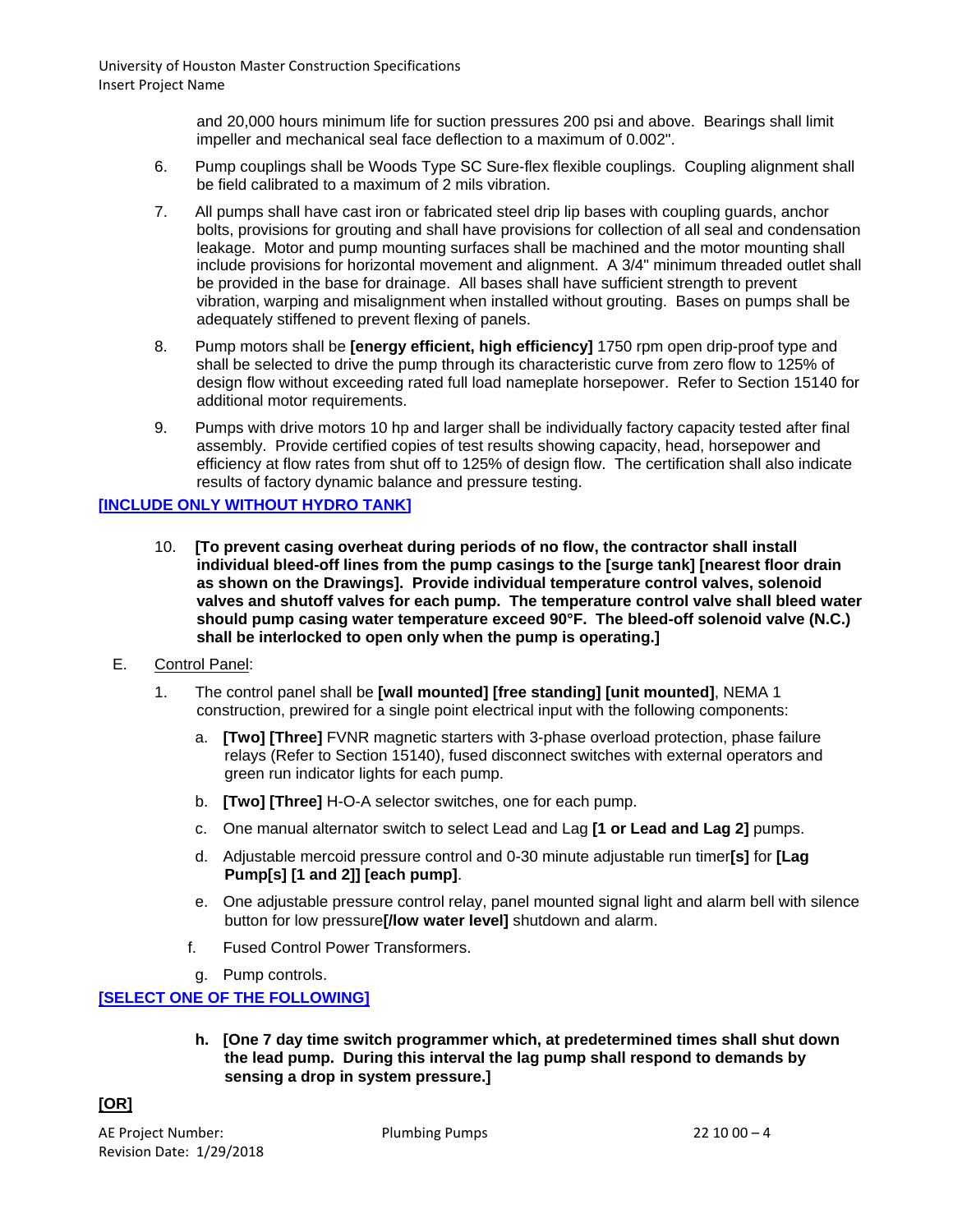- **i. [Programmable Controller shall have the following features:]**
	- 1) **[A nonvolatile memory with no battery back-up which prevents memory loss due to power failures.]**
	- 2) **[A program cartridge which allows program changes to be made by the factory and transmitted to the field for simple loading into the controller by the operator.]**
	- 3) **[The controller must be of modular construction so that input, output, processor, and memory sections may be replaced separately and easily.]**
	- 4) **[Input and output "ON" status lights must be supplied for ease of monitoring.]**
	- 5) **[The controller must be designed for use in locations where electromagnetic noise, high temperature, humidity, and mechanical shock may exist.]**
	- 6) **[The controller must also be UL and CSA-approved.]**
	- 7) **[Program features for [two] [three] pump systems shall include the following:]**
		- a) **[Adjustable time delays on all pump stop signals with automatic and manual time out.]**
		- b) **[Adjustable time delays on all lag pump start signals.]**
		- c) **[Flow switch control of lag pumps with minimum run timer.]**
		- d) **[Automatic and manual alternation of equal capacity pumps.]**
		- e) **[Automatic lag pump exerciser.]**
		- f) **[Multiple stage low system pressure alarm.]**
		- g) **Multiple stage low suction pressure alarm.]**
		- h) **[Multiple stage high system pressure alarm.]**
		- i) **[Adjustable time delays for each alarm system.]**
		- j) **[An intermittent audible alarm horn.]**
		- k) **[Indication of first actuated alarm.]**
		- l) **[A single dry contact which indicated normal, alarm, and power failure conditions.]**
		- m) **[Lead pump shutdown capability for present or future use.]**
- j. One set of engraved nameplates for all control switches and indicator lights.
- k. One set of auxiliary contacts (N.C.) for low-pressure and power failure alarm. Contacts shall be held open under normal conditions and shall be closed under alarm. Contacts will be monitored by **[ ]**.
- l. One set of auxiliary contacts (N.O.) on starters for remote indication of pump operation. Contacts will be monitored by **[ ]**.
- m. One set of auxiliary contacts (N.O.) on starters for interlocking with casing solenoid valves.
- n. One remote annunciator for domestic water pumps. Annunciator shall include run-light for each pump and a low pressure/power failure alarm light and sonolert with silence switch. (This annunciator may be combined with other Plumbing System equipment annunciators).]
- 2. The panel shall be internally prewired at the factory and tested in accordance with the provisions of the National Electrical Code. Panel shall have the UL-listing mark for industrial control panels.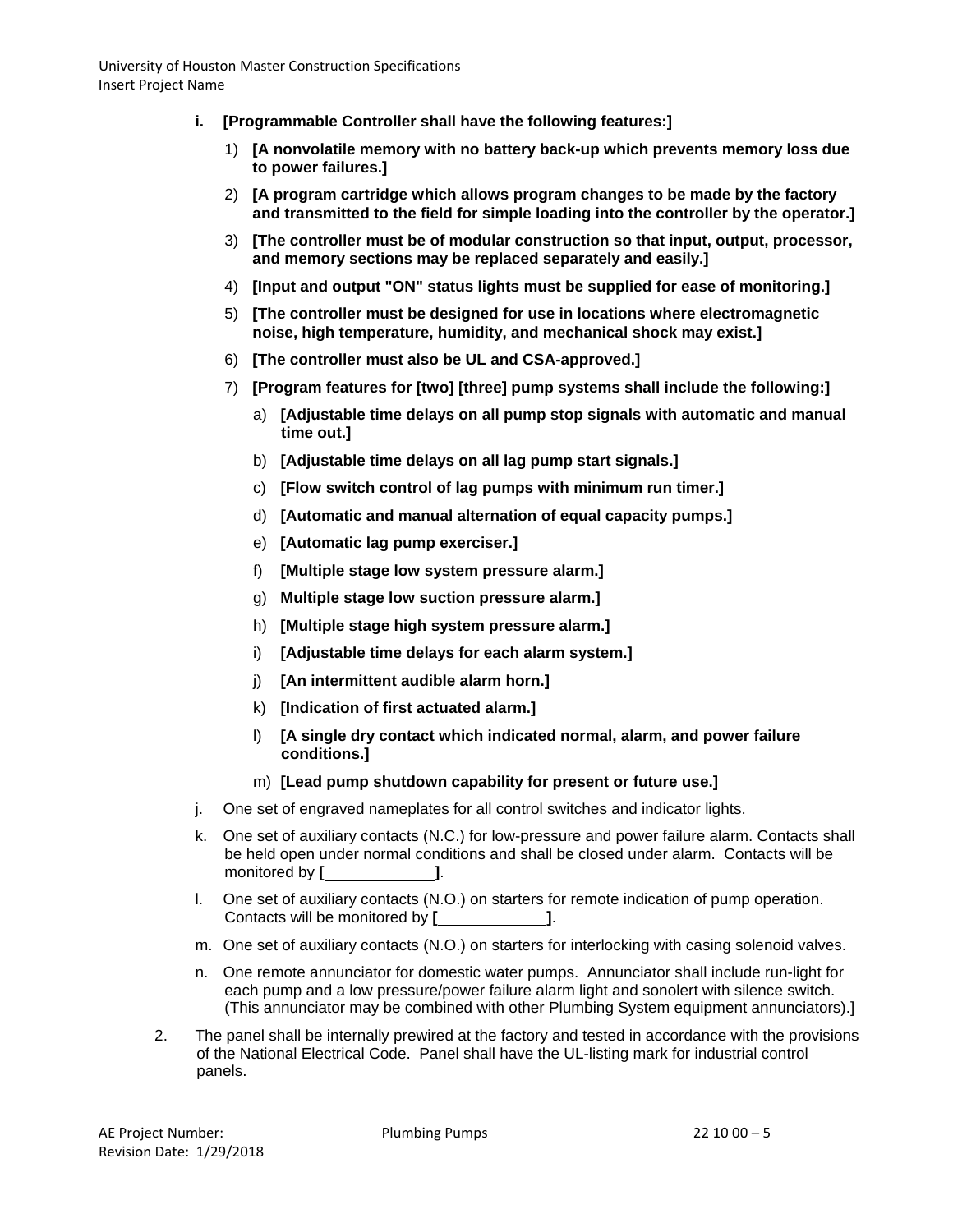- 3. **[The domestic water pump control panel shall be interlocked with a normally closed contact in the surge tank water level alarm such that all domestic water pumps are shutdown prior to the surge tank water level dropping below the pump suction connection [and with the fire pump controller[s] such that all domestic water pumps are shutdown on fire pump operation].]**
- 4. **[A 120 volt alarm bell with flashing light, automatic reset silence button and engraved nameplate shall be furnished for installation and wiring by Division 16 as a low water level/ power failure alarm.]**
- F. Piping and Accessories: System shall include individual 4-1/2" ASA Grade A pressure gauges for pumps, indicating system, and suction pressures, all flush-mounted in a gauge panel directly above the power and control panel.

## **[EDIT TO SUIT PROJECT]**

- G. Factory Assembly: The entire booster system shall be factory-prefabricated on a common structural steel stand with all interconnecting piping and wiring complete and operationally tested prior to shipment. Complete package shall also include isolation valves on the suction and discharge of each pump. **[Provide a pilot-operated pressure regulating valve on the inlet side of the pumping system to assure constant pressure on the suction side of pumps.]** System pressure shall be maintained by a pilot-operated diaphragm type, pressure-regulating valve on each pump discharge line. Valve body shall be cast iron with epoxy-coated cover and brass or epoxy-coated disc guide, disc retainer and diaphragm washer. In addition, separate spring loaded, nonslam type check valves shall be provided. **[Water side pipe connections to the hydropneumatic tank shall be between the discharge of the lead pump and its pressure reducing valve to assure constant pressure.]**  Galvanized steel suction and discharge pipe manifolds, as well as copper tubing with shutoff cocks for gauges and pressure switches, will be furnished assembled. The only field connections required will be system suction, discharge, and power connection at the control panel.
- H. Factory Testing: The factory shall certify in writing that the water pressure booster system and its component parts have undergone a complete electric and hydraulic test prior to shipment. Test shall include a "System Operating Flow Test", from zero to 100% design flow rate under specified suction and net delivery pressure conditions. Certification shall include copies of the test data as recorded by the x-y plotter. System test may be witnessed by Owner, Architect, or Consulting Engineer by reporting intent to do so to the factory.
- I. Warranty: The internal multistage pumping assemblies and pressure regulating valves shall be guaranteed for 5 years from date of shipment against defective material and workmanship. Motors shall also be guaranteed for 5 years from date of shipment against burn-out from any cause when equipped with standard over temperature protection system and maintained according to factory instructions. The water pressure booster system, as a whole, shall be guaranteed in writing by the manufacturer for a period of one year from date of shipment against defects in design, materials, or construction.
- J. Start-up Service: A factory-trained representative shall be made available on the job site to check installation, provide system start-up and provide 8 hours of training for operating personnel.
- 2.2 HYDROPNEUMATIC DOMESTIC WATER PUMPING SYSTEM:
	- A. General Provide a Hydropneumatic Domestic Water Pumping System consisting of a galvanized vertical bladder type hydropneumatic tank, a duplex pump and motor set, a control panel and related piping and accessories, capable of automatically providing system flows and pressures as scheduled and as shown on the Drawings.
	- B. Operation: One pump shall be selected as the lead pump and will start and stop in response to its pressure switch which shall be set for **[\_\_\_\_\_\_\_]** psi off, **[\_\_\_\_\_\_\_]** psi on. Should the pressure drop to **[2004]** psi, the second pump (designated as the lag pump) shall commence operation and shall remain in operation until system pressure reaches **[\_\_\_\_\_\_\_]** psi, at which time the lag pump shall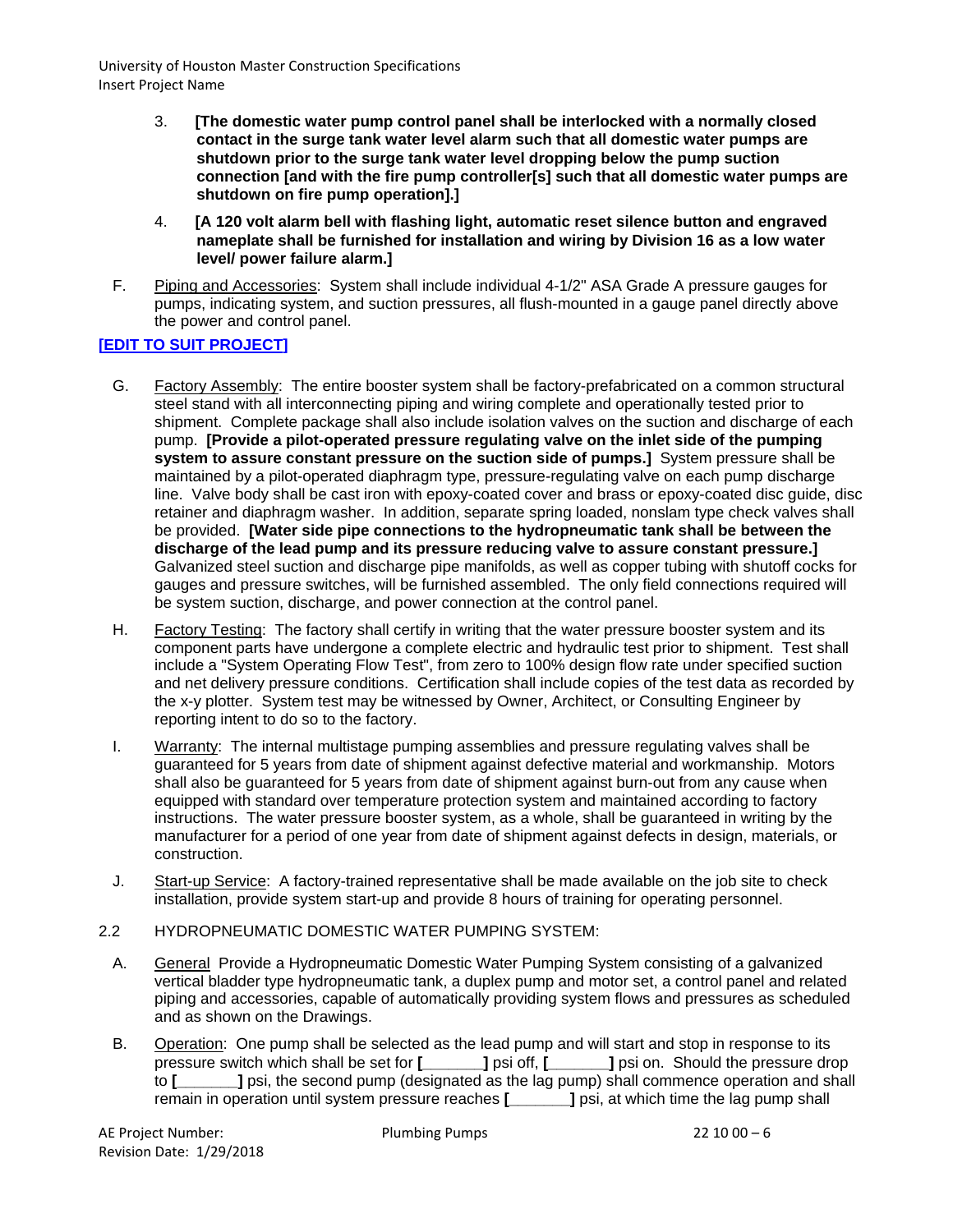> shutdown. The controls shall also incorporate a minimum run timer which shall hold the pumps in operation for a minimum of 3 minutes once they have started.

- 1. At time of low and/or no flow, pumps shall remain off and the hydropneumatic tank drawdown shall satisfy the system demands.
- C. Hydropneumatic Tank: Provide, where shown on the Drawings, a vertical bladder type hydropneumatic tank with a minimum capacity of **[86] [\_\_\_\_\_]** US gallons, and constructed for **[125 psiq] [125 psiq] i** US gallons, and constructed for **[125 psig] [\_\_\_\_\_\_ psig]** working pressure. Minimum drawdown shall be **[30.7] [\_\_\_\_\_]** US gallons. Hydropneumatic tank shall be steel, designed and stamped in accordance with ASME and National Board stamped with a replaceable heavy duty butyl diaphragm and rigid polypropylene liner, stainless steel inlet, relief, drain and charging connections, air charging valve hand hole and relief valve. Tank shall be factory pre-charged to provide the capacity specified.

D. Pumps:

#### **[SELECT ONE OF THE FOLLOWING]**

1. **[Provide horizontal base mounted, flexible coupled, bronze fitted, rear pullout, centrifugal type, mechanical seal pumps of the size, capacity and head scheduled on the drawings. Pump selections and submittals shall be made using pressure versus flow curves. Pump discharge velocity shall not exceed 12'per second. The total dynamic head shall be maximum at no-flow and shall decrease from no flow to design flow. Shutoff head shall be at least 110% of design head but shall not exceed 140% of design head. All pump shall have dynamically balanced impellers and the critical speed of all pumps shall be at least 115% of the design speed. Pumps shall be free from flashing and cavitation at all flow rates from 25% to 125% of design flow under the suction conditions of the pump installation.]**

## **[OR]**

- 2. **[Pumps shall be constant speed, vertical multistage diffuser pumps with stainless steel shafts, water-lubricated bronze radial bearings, mixed flow balanced bronze impellers, and cast iron bowls with glass-lined diffusers. Pump barrels shall have a corrosioninhibiting lining. Discharge head shall be fabricated steel with continuous bypass for low seal pressure. Seal shall be sleeve-mounted and replaceable without motor removal, pump disassembly, or disturbing the piping connections. Each pump shall have vibration-isolating mounts and a reinforced flexible pipe connection on each pump discharge line.]**
- 3. Pumps, casings, fittings, flanges and seals shall be suitable for operation at **[150]** psig minimum and shall be suitable for use within the normal temperature operating ranges of the system in which they are installed. Pump suction and discharge flanges shall be ANSI **[125#]** flanges suitable for working pressures up to **[150]** psi. Pumps shall have carbon steel shafts, stainless steel shaft sleeves, bronze impeller, bronze front and rear casing wear rings, stainless steel impeller keys and steel casing bolts.
- 4. Mechanical seals shall be suitable for the working pressure and temperature of the pump application. All metal seal parts shall be 316 stainless steel. Mechanical seals shall be as manufactured by the John Crane Company and shall be suitable for the service specified. Seals for stuffing box working pressures of **[150]** psi shall be Type 1 or 2 **[un]**balanced seals. Seal material shall be Type BP (66) 1D1 for treated fluids up to 180°F.
- 5. All pumps shall have high-temperature grease-lubricated ball bearings with grease fittings and relief plugs. Bearings shall have 40,000 hours minimum life for suction pressures below 200 psi and 20,000 hours minimum life for suction pressures 200 psi and above. Bearings shall limit impeller and mechanical seal face deflection to a maximum of 0.002".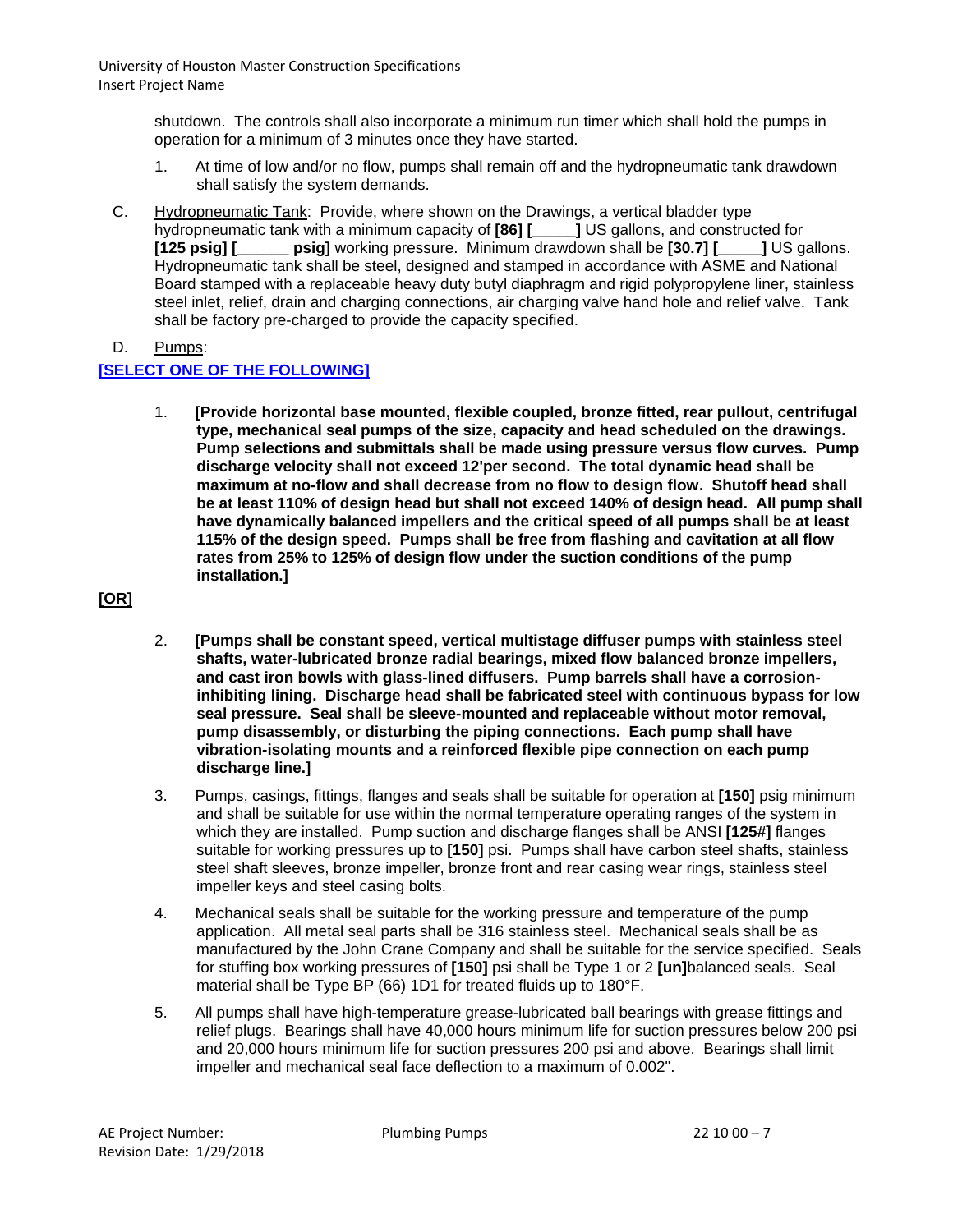- 6. Pump couplings shall be Woods Type SC Sure-flex flexible couplings. Coupling alignment shall be field-calibrated to a maximum of 2 mils vibration.
- 7. All pumps shall have cast iron or fabricated steel drip lip bases with coupling guards, anchor bolts, provisions for grouting and shall have provisions for collection of all seal and condensation leakage. Motor and pump mounting surfaces shall be machined and the motor mounting shall include provisions for horizontal movement and alignment. A 3/4" minimum threaded outlet shall be provided in the base for drainage. All bases shall have sufficient strength to prevent vibration, warping and misalignment when installed without grouting. Bases on pumps shall be adequately stiffened to prevent flexing of panels.
- 8. Pump motors shall be **[energy efficient, high efficiency]** 1750 rpm open drip-proof type and shall be selected to drive the pump through its characteristic curve from zero flow to 125% of design flow without exceeding rated full load nameplate horsepower. Refer to Section 15140 for additional motor requirements.
- 9. Pumps with drive motors 10 hp and larger shall be individually factory capacity tested after final assembly. Provide certified copies of test results showing capacity, head, horsepower and efficiency at flow rates from shut off to 125% of design flow. The certification shall also indicate results of factory dynamic balance and pressure testing.
- E. Control Panel:
	- 1. The control panel shall be wall mounted, NEMA 1 construction, prewired for a single point electrical connection with the following components:
		- a. Two FVNR magnetic starters with 3-phase overload protection, phase failure relays (Refer to Section 15100), fused disconnect switches, and green run indicator lights for each pump.
		- b. Two H-O-A selector switches, one for each pump.
		- c. One manual alternator switch to select lead and lag pumps.
		- d. Two adjustable mercoid pressure controls and adjustable 0 10 minute run timers, (one for each pump).
		- e. One fused Control Power Transformer.
		- f. One adjustable pressure control relay, panel mounted signal light and alarm bell with silence button for low pressure **[/low water pressure]** shutdown and alarm.
		- g. One set of engraved nameplates for all control switches and indicator lights.
		- h. Two pump run time meters, one for each pump.
		- i. One set of auxiliary contacts (N.C.) for low-pressure and power failure alarm. Contacts shall be held open under normal conditions and shall be closed under alarm. Contacts will be monitored by **[ ]**.
		- j. One set of auxiliary contacts (N.O.) on starters for remote indication of pump operation. Contacts will be monitored by **[ ]**.
		- **k. [One remote annunciator for domestic water pumps. Annunciator shall include runlight for each pump and a low pressure/power failure alarm light and sonolert with silence switch. (This annunciator may be combined with other plumbing system equipment annunciators). The panel shall be internally prewired at the factory and tested in accordance with the provisions of the National Electrical Code. Panel shall have the UL-listing mark for industrial control panels.]**
	- 2. The panel shall be internally prewired at the factory and tested in accordance with the provisions of the National Electrical Code. Panel shall have the UL-listing mark for industrial control panels.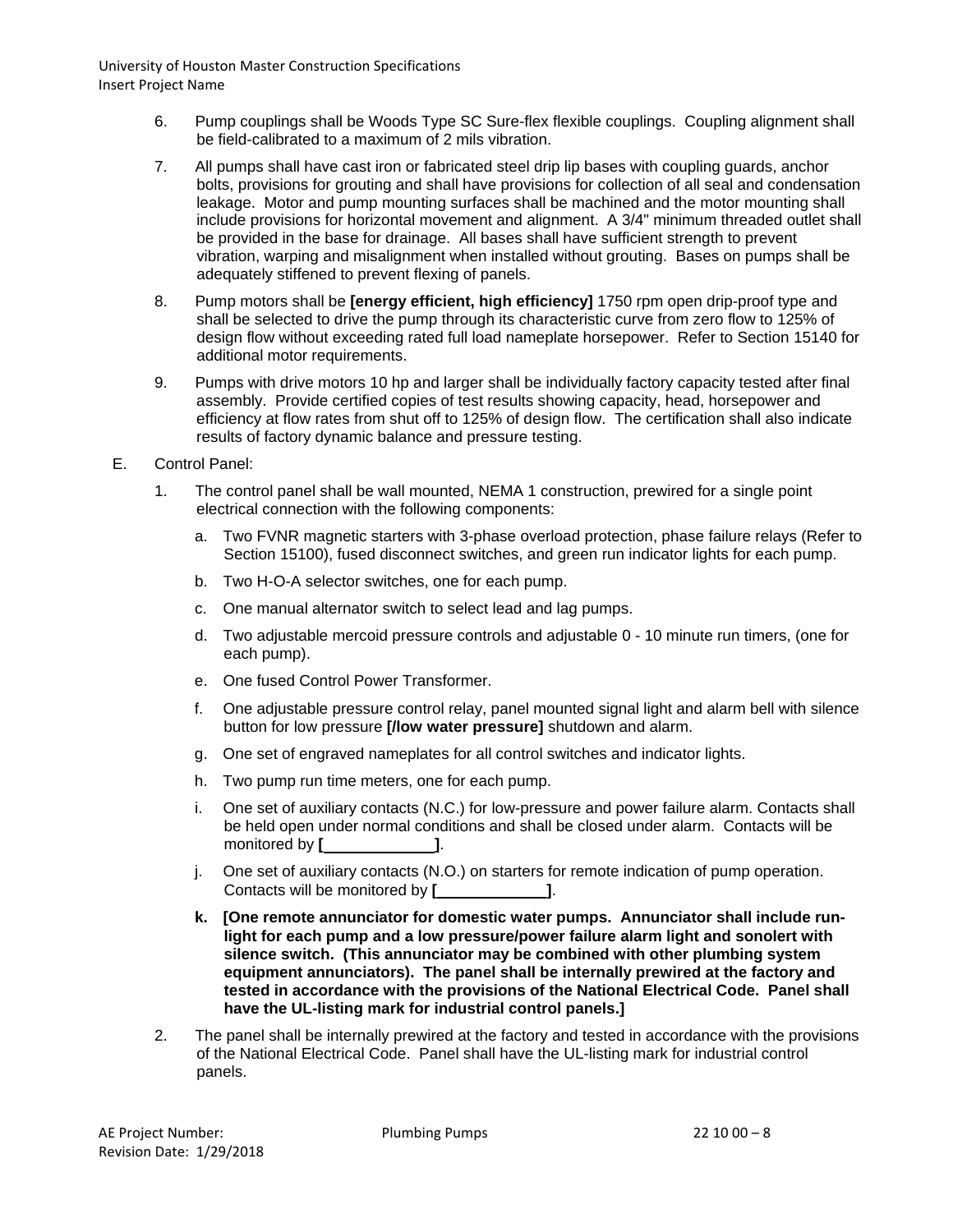- 3. **[The domestic water pump control panel shall be interlocked with a normally closed contact in the surge tank water level alarm such that all domestic water pumps are shutdown prior to the surge tank water level dropping below the pump suction connection and with the fire pump controller[s] such that all domestic water pumps are shutdown on fire pump operation].**
- 4. **[A 120 volt alarm bell with flashing light, automatic reset silence button and engraved nameplate shall be furnished for installation and wiring by Division 16 as a low water level/power failure alarm.]**
- F. Piping and Accessories:
	- 1. System pressure shall be maintained by a pilot-operated diaphragm type, pressure-regulating valve on each pump discharge line. Valve body shall be cast iron with epoxy-coated cover and brass or epoxy-coated disc guide, disc retrainer and diaphragm washer. In addition, separate spring loaded, nonslam type check valves shall be provided. Water side pipe connections to tank shall be between the discharge of the lead pump and its pressure reducing valve to assure constant pressure.
	- 2. System shall include individual 4-1/2" ASA Grade A pressure gauges for pumps, indicating system and suction pressures, all flush-mounted in a gauge panel directly above the control panel.
	- 3. **[Provide a pilot-operated pressure regulating valve on the inlet side of the pumping system to assure constant pressure on the suction side of the pumps.]**
- G. Factory Assembly: The entire booster system shall be factory-prefabricated on a common structural steel stand with all interconnecting piping and wiring complete and operationally tested prior to shipment. Complete package shall also include isolation valves on the suction and discharge of each pump. Galvanized steel suction and discharge pipe manifolds, as well as copper tubing with shutoff cocks for gauges and pressure switches, will be furnished assembled. The only field connections required will be system suction, discharge, and power connection at the control panel.
- H. Factory Testing: The factory shall certify in writing that the water pressure booster system and its component parts have undergone a complete electric and hydraulic test prior to shipment. Test shall include a "System Operating Flow Test", from zero to 100% design flow rate under specified suction and net delivery pressure conditions. Certification shall include copies of the test data as recorded by the x-y plotter. System test may be witnessed by Owner, Architect, or Consulting Engineer by reporting intent to do so to the factory.
- I. Warranty: The internal multistage pumping assemblies and pressure regulating valves shall be guaranteed for 5 years from date of shipment against defective material and workmanship. Motors shall also be guaranteed for 5 years from date of shipment against burn-out from any cause when equipped with standard over temperature protection system and maintained according to factory instructions. The water pressure booster system, as a whole, shall be guaranteed in writing by the manufacturer for a period of one year from date of shipment against defects in design, materials, or construction.
- J. Start-up Service: A factory-trained representative shall be made available on the job site to check installation, provide system start-up and provide 8 hours of training for operating personnel.

# 2.3 SEWAGE EJECTORS:

# **[REFER TO ALTERNATE TEXT BELOW]**

A. General: Provide a duplex, packaged submersible sewage ejector system designed for discharge **[through the cover] [below the cover]**. The system shall be complete with all required components including, but not limited to: **[fiberglass pump basin,] [basin cover]**, submersible pumps, pump quick removal system, waterproof junction box, float switch controls and a system control panel.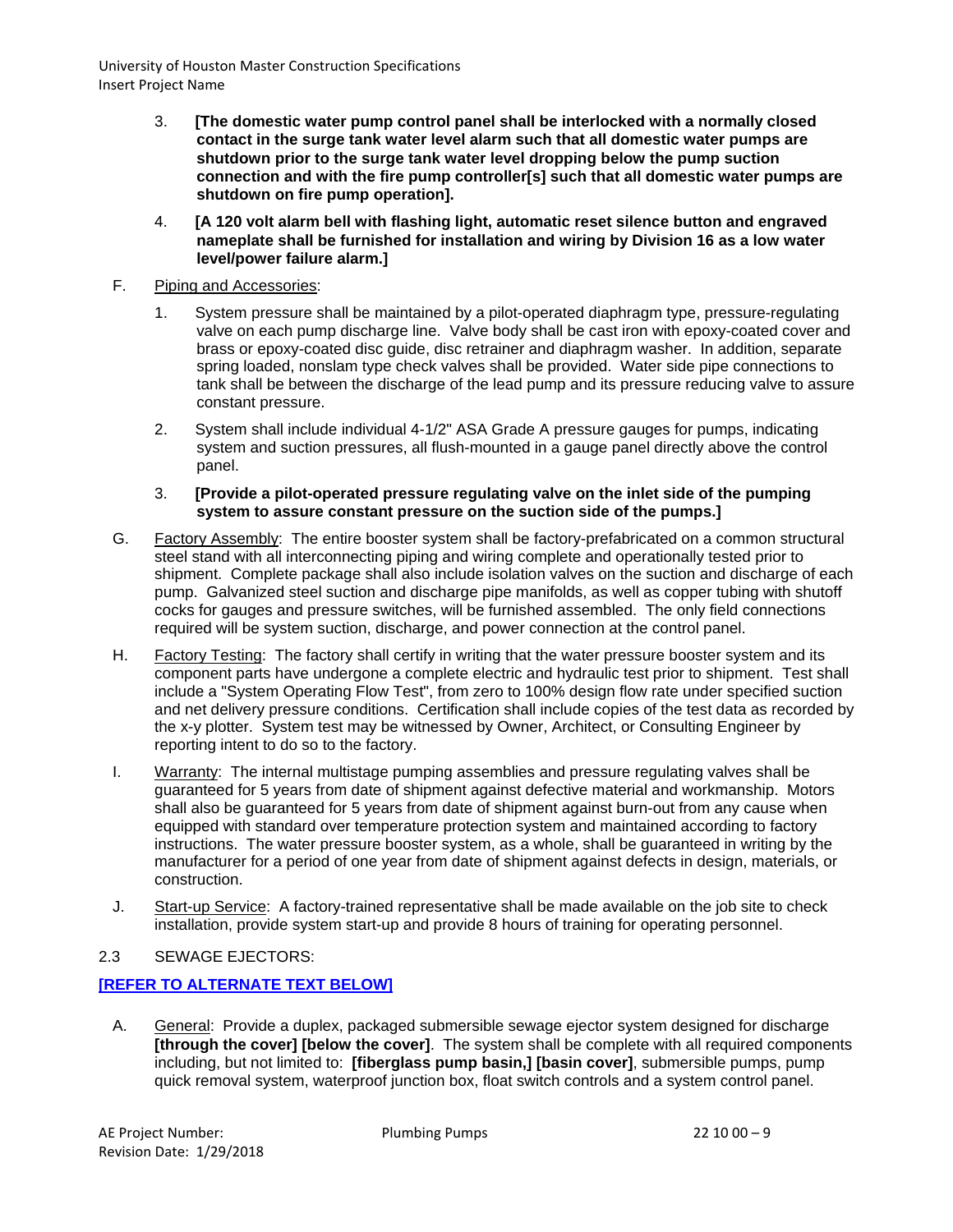Sewage ejector capacity and electrical characteristics shall be as scheduled and as shown on the Drawings.

# **[SELECT ONE OF THE FOLLOWING]**

## **[VERIFY OPERATION]**

- B. System Operation: Provide system operation as follows:
	- 1. On liquid level rise in the pump basin, the lowest level (first) mercury switch shall energize, then the next level (second) switch shall energize, starting the lead pump. Lead pump shall operate until the lowest level switch is de-energized.
	- 2. On next liquid level rise, the lag pump shall be started and again shall operate until the lowest level switch is de-energized.
	- 3. Should liquid level continue to rise when the lead pump is operating, the lag (third) switch shall be energized, starting the idle or standby pump. Both pumps shall continue to operate until the lowest level switch is de-energized.
	- 4. Should liquid level continue to rise after both pumps are operating, the alarm (fourth) switch shall be energized, operating the visual and audible alarms.

# **[SELECT BASIN TYPE]**

- **C.** Pump Basin and Valve Box: **[The pump basin and valve box shall be constructed of concrete, by the General Contractor, as detailed on the Drawings. This Division shall be responsible for coordinating basin provisions for system installation.] [The pump basin shall be constructed of fiberglass in either 60" or 72" diameter with depth as required or shown on the Drawings. The integral valve box shall also be constructed of fiberglass to the depth required or shown on the Drawings. The bottom of the basin shall be reinforced with two 3" steel H-beams, extending beyond diameter of basin for anchoring to concrete pad. Lifting lugs shall be provided on the outside of the valve box and the basin sections for ease in handling. A top flange of the valve box-pump basin segment of the unit for mounting the basin cover. Pump mounting plates shall be bolted to steel plates fastened to the bottom of the fiberglass basin.]]**
- D. Basin Cover**: A hot dip galvanized, gas tight gasketed steel basin cover with gasketed access doors shall be provided. Basin cover shall be a nonslip design suitable for use in areas with pedestrian traffic. Separate access doors shall be provided for each pump [and for the valve box]. The basin cover shall be [a round style designed to fully cover the concrete basin shown on the Drawings.] [designed to cover the fiberglass basin/valve box specified.] [a rectangular style designed for installation in a case-in-place concrete basin as shown on the Drawings.] Access doors shall be equipped with [lift handles and hinges.] [a hasp, hinges, and a tension bar spring.] [Basin covers shall be suitably reinforced to withstand vehicular traffic.]**
- E. Piping: **[Discharge piping from the quick removal elbow shall be field-installed.] [All piping inside the lift station shall be factory installed and tested. The discharge piping from the pumps shall be [4"] [\_\_\_\_"], mounted in the basin and extended through the floor of the valve box and joined by flanged connections to the piping, valves and fittings contained in the integral valve box. The individual pump discharge lines shall be joined within the integral valve box to a common discharge line extending horizontally from the valve box and terminating in a 4" plain end pipe. Where the piping passes through the wall of the valve box, a flexible linktype seal within an integral sleeve shall be furnished, to provide a gas and watertight seal. A drain, with a check valve seal, to prevent water from the basin entering the valve box, shall be furnished in the valve box and piped to the basin.]**
- F. Submersible Pumps:
	- 1. A duplex set of submersible pumps shall be provided. Pumps shall be capable of handling raw, unscreened sewage, sand, silt and other soft material at temperatures up to 140°F. Each pump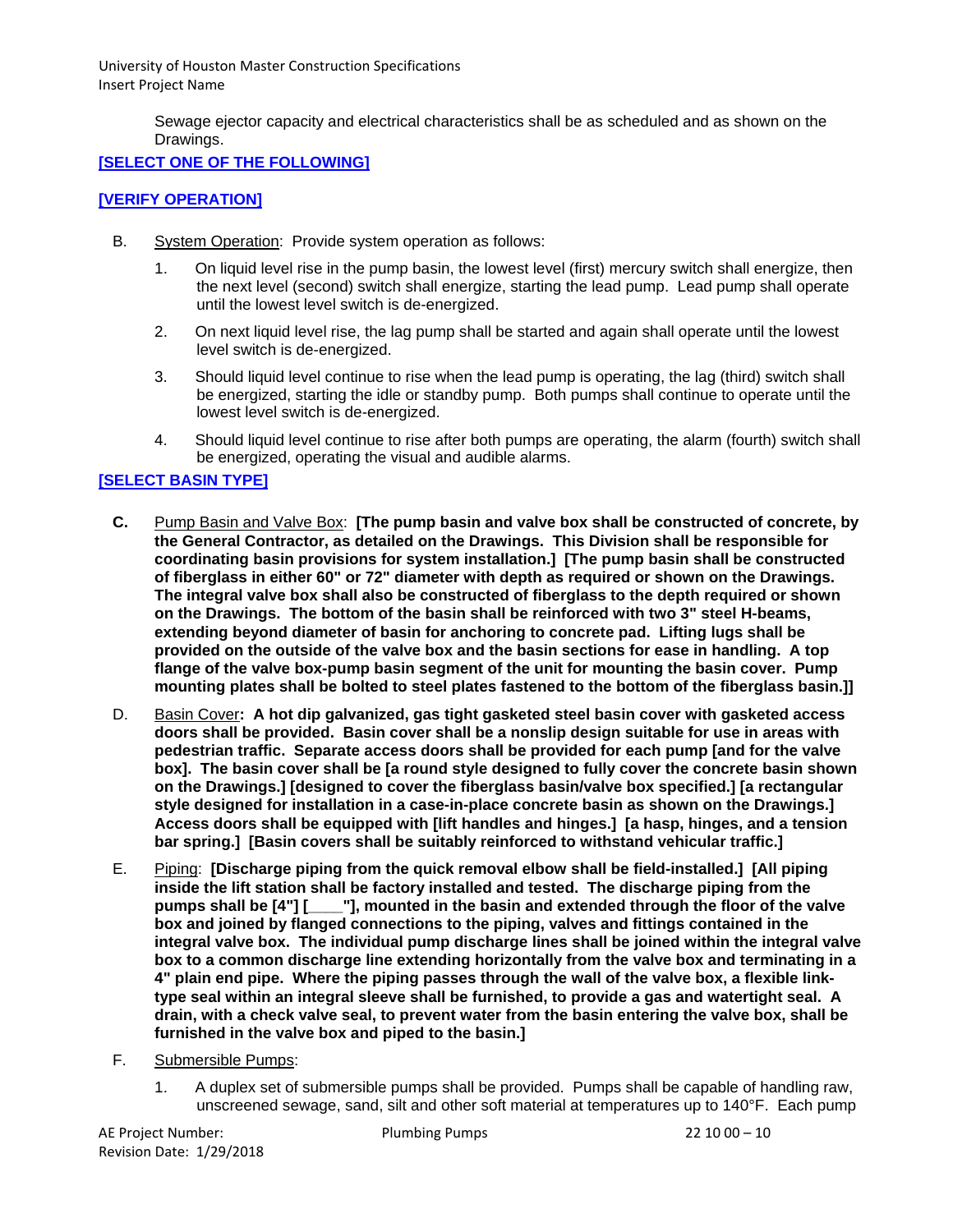> shall be equipped with a hermetically sealed, Class "F" insulated motor, installed in a heavy, ribbed cast iron shell. The motor shell, pump volute and impeller shall be made of close-grained cast iron (ASTM A48-C30). Pump shaft shall be 316 stainless steel and all fastening hardware shall be stainless steel.

- 2. The pump impeller shall be two-vane, nonclog type, accurately machined to the proper diameter, and dynamically balanced prior to installation in pump. The pump unit shall be furnished with "Y" guides, stainless steel lifting cable, a removable discharge elbow and all necessary hardware.
- 3. The pump unit shall be furnished with a moisture sensing probe and relay panel with light to indicate entrance of water to the motor.
- 4. Pump and motor unit to receive a coat of red chromate primer and a finish coat of water resistant enamel.
- G. Quick Removal System: A quick removal system shall be provided. A separate steel base plate, incorporating a stationary discharge elbow with flexible connector for pump discharge line and bottom guide rail supports for proper alignment shall be furnished. System shall include galvanized guide rails terminating into guide rail supports at the main cover. A gasket shall be furnished between the mating faces of the pump elbow and the fixed discharge elbow to facilitate removal and prevent corrosive bridging, no portion of the pump shall touch the floor of the basin.
- H. Control Panel:
	- 1. The control panel furnished shall be UL-listed NEMA 3R, dead front with blank gasketed and lockable weatherproof door and an internal dead front safety door. The control panel shall be designed for a **[single] [dual]** incoming branch circuit power feed. Panel shall contain a motor disconnect switch, a magnetic starter with 3-phase overload protection and a phase failure relay (Refer to Section 15140) for each pump. An alternating relay, to alternate lead pump, shall be provided. Panel to have a "Test-Off-Auto" selector switch and a pilot "Run" light for each pump. Control transformers for 115 control power shall be provided. **[Where a dual power feed is specified, separate control power transformers shall be provided for each feed.]**
	- 2. Panel shall also include audible and visual alarm signals with provisions for silencing the audible alarm and dry alarm contacts for remote monitoring by **[**  $\qquad \qquad$  **[** Signals shall be provided for "HIGH LEVEL", "PUMP 1 MOISTURE", and "PUMP 2 MOISTURE".
	- 3. A NEMA 6 junction box shall be **[provided for field mounting] [factory-mounted]** in the **[valve box chamber] [pump basin]**. The junction box will be provided with a terminal strip to accommodate all necessary power and control wiring and have suitable watertight sealing means for all cables. Junction box and cable entrance fittings to meet NEMA 6 waterproof requirements.
- I. Basin Level Controls: Provide mercury float type liquid level control for proper pump and alarm operation. Four 2-pole mercury switches, each sealed in a corrosion-resistant polypropylene float shall be provided. Each switch to have a PVC-coated, UL-listed cable and to be attached to a corrosion-resistant bracket to a galvanized suspension rod. The switch bracket to be provided with a reinforcing sleeve to prevent sharp bending and damage to cable.
- J. Factory Testing: Before shipping all component parts shall be tested for compliance with the hydraulic, mechanical and electrical requirements of the specifications. After assembly and testing, units exceeding 7'-6" overall height shall be broken down into sub-assemblies for ease of handling and shipment. Subassemblies shall be match marked. Complete installation, operating and maintenance instructions shall be provided by the pump manufacturer.
- K. Start-up Service: System checkout, start-up, and adjustment shall be provided by a representative of the system manufacturer.
- 2.4 SEWAGE EJECTORS AND SUMP PUMPS: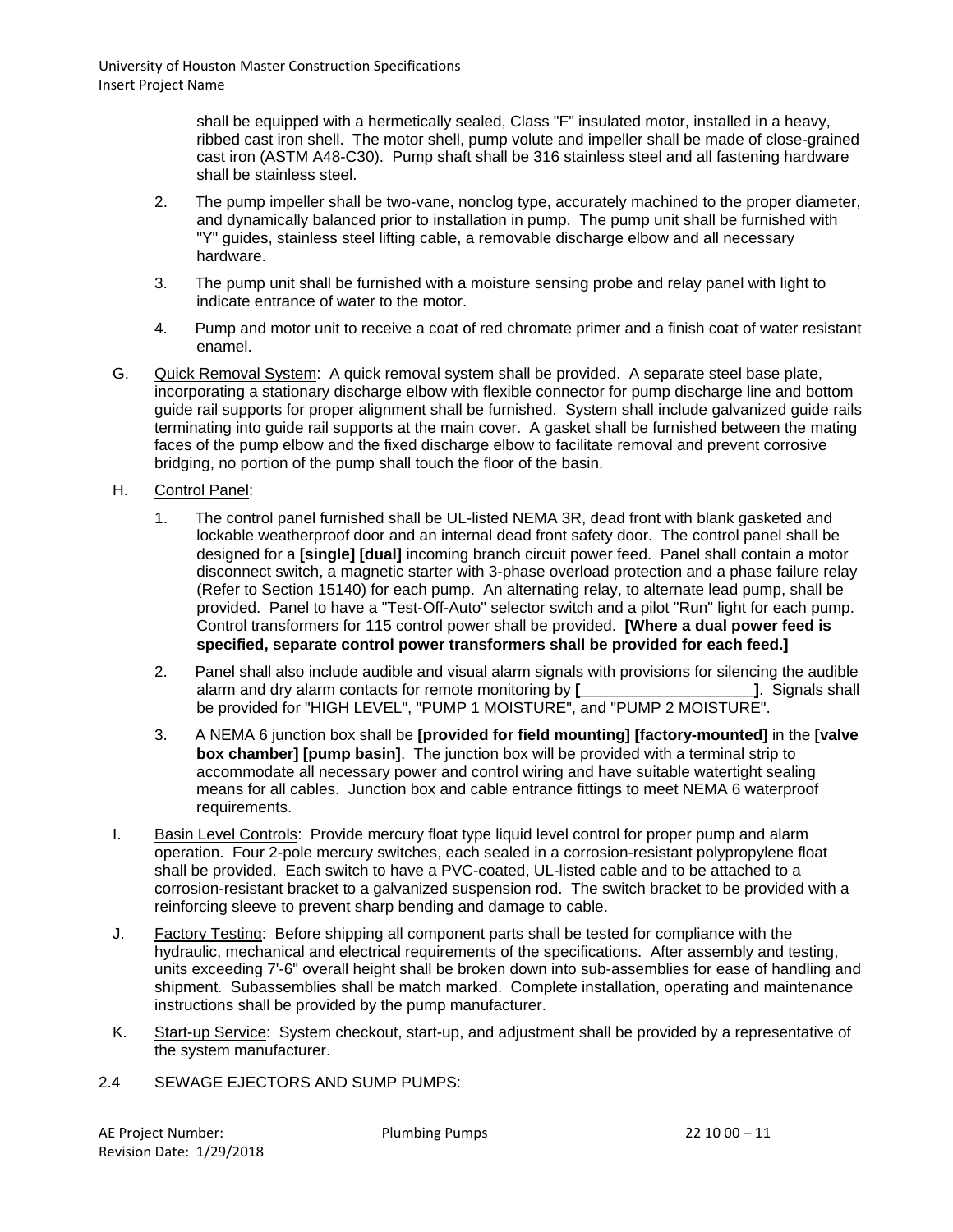- A. General: Provide sewage ejectors of the type, capacity, duty, motor horsepower, and speed as scheduled on the Drawings. Furnish grease-lubricated intermediate guide bearings for every 6'length of pump shaft.
- B. Sumps and Covers: Sump pits shall be constructed under Division 3, "Concrete". This Contractor shall furnish and install a steel cover plate and ring for each sump pit. Cover plate shall have 1-1/2" x 1-1/2" x 1/4" structural steel angle reinforcement on the underside, gasketed gastight bolted manhole, and threaded or flanged vent connection. Furnish and install a gastight steel base plate equipped with a lantern ring shaft stuffing box and means for removing each of the pumps separately without removing the large gastight cover.
- C. Impellers: Sewage ejector impellers shall be nonclog-type capable of pumping a 2-1/2" sphere. The pump casing and suction cover shall be of cast iron. The casing shall be provided with a cast integral discharge elbow. The shaft shall be stainless steel. The pump shall be suitable for handling drainage containing sand and a water temperature of 140°F.

# **[VERIFY REMOTE ALARM REQUIREMENT]**

- D. Controls: Provide a nonfloat type control with high water alarm contacts for each pump, with provisions for actuating a local **[and remote]** alarm **[in the Building Control and Automation Systems' office (refer to Paragraph 2.08)]**. Alternator shall be as manufactured by Allen-Bradley or approved equal. Control panel shall be a factory-wired NEMA Type 1 enclosure and shall include a disconnect switch, alternator, FVNR starter with circuit breaker for each motor, control panel-mounted high level alarm bell, control power transformer with fused disconnect switch tapped from the line side of the pump disconnect switch and pump running lights. Alarm switch and all controls shall **[be rated for] [operate on]** 120 volt, 60 Hz, alternating current. Pump motor and electrical controls, including switch and motor controller, shall be mounted on an integral steel frame 2'above the level of the floor on which pump is located. This will allow the pumps to operate during any emergency flooding. Upper shaft bearing shall be at least 6" above pit cover plate. The Contractor shall provide the necessary steel framework and supports for elevating the electrical equipment by means acceptable to the Architect and Engineer.
- 2.5 SUMP PUMPS (SUBMERGED-TYPE):
	- A. General: Provide sump pumps of the type, capacity, and duty shown on the Drawings. The pumps shall have a cast iron casing and shall be equipped with bronze enclosed impellers dynamically balanced for all hydraulic loads within the operating range of the pump. Tripod support shall be integrally cast with pump casing. The design of the pump shall permit removal of motor shaft/impeller assembly without the need to disconnect the discharge piping or remove the pump casing from the basin. Pumps shall be capable of handling drainage containing sand and a water temperature of 105°F.
	- B. Sumps and Covers: Sump pits shall be constructed under Division 3, "Concrete". This Contractor shall furnish and install a steel cover plate and ring for each sump pit. Cover plate shall have 1-1/2" x 1-1/2" x 1/4" structural steel angle reinforcement on the underside gasketed gastight, bolted manhole, and threaded or flanged vent connection.

# **[VERIFY REMOTE ALARM REQUIREMENT]**

C. Controls: Provide a float switch with gastight rubber bellows, bronze float and rods, alternator, high level automatic alarm switch with gastight rubber bellows, and provisions for activation of a local **[and remote]** alarm **[in the Building Control and Automation Systems' (refer to Paragraph 2.08)]**. Control panel shall be a factory-wired NEMA Type 1 enclosure and shall include a disconnect switch, alternator, FVNR motor starter with circuit breaker, control panel-mounted high level alarm bell, control power transformer with fused disconnect switch tapped from the line side of the pump disconnect switch, and pump running lights. Alarm switch and all controls shall **[be rated for] [operate on]** 120 volt, 60 Hz alternating current.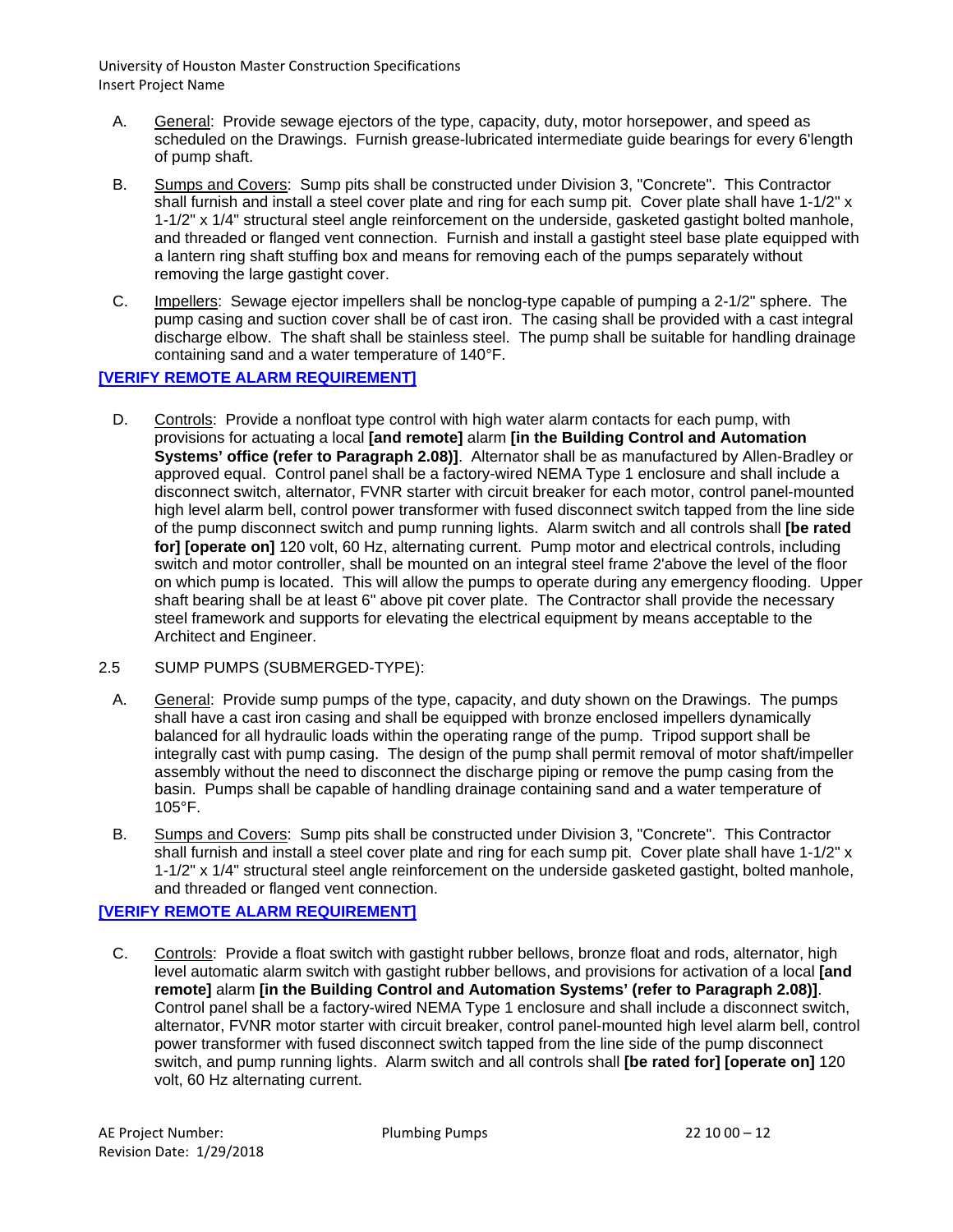D. Motors: Motors shall be of the oil-filled, totally-enclosed, immersible design. Each motor shall be of the ball-bearing type, equipped with a stainless steel shaft, expansion diaphragm, and a face-type seal on output shaft to seal motor from the liquid being pumped. Each motor shall be supplied with not less than 10'of immersible unitized cable.

## 2.6 SUBMERSIBLE SUMP PUMPS:

# **[REFER TO ALTERNATE TEXT ABOVE]**

A. General: Provide a duplex, packaged submersible sump pump system designed for discharge **[through the cover] [below the cover]**. The system shall be complete with all required components including, but not limited to: **[fiberglass pump basin,] [basin cover]**, submersible pumps, pump quick removal system, waterproof junction box, float switch controls and a system control panel. Sump pump capacity and electrical characteristics shall be as scheduled and as shown on the Drawings.

# **[SELECT ONE OF THE FOLLOWING]**

## **[VERIFY OPERATION]**

- B. System Operation: Provide system operation as follows:
	- 1. On liquid level rise in the pump basin, the lowest level (first) mercury switch shall energize, then the next level (second) switch shall energize, starting the lead pump. Lead pump shall operate until the lowest level switch is de-energized.
	- 2. On next liquid level rise, the lag pump shall be started and again shall operate until the lowest level switch is de-energized.
	- 3. Should liquid level continue to rise when the lead pump is operating, the lag (third) switch shall be energized, starting the idle or standby pump. Both pumps shall continue to operate until the lowest level switch is de-energized.
	- 4. Should liquid level continue to rise after both pumps are operating, the alarm (fourth) switch shall be energized, operating the visual and audible alarms.

#### **[SELECT BASIN TYPE]**

- C. Pump Basin and Valve Box: [The pump basin and valve box shall be constructed of concrete, by the General Contractor, as detailed on the Drawings. This Division shall be responsible for coordinating basin provisions for system installation.] [The pump basin shall be constructed of fiberglass in either 60" or 72" diameter with depth as required or shown on the Drawings. The integral valve box shall also be constructed of fiberglass to the depth required or shown on the Drawings. The bottom of the basin shall be reinforced with two 3" steel H-beams, extending beyond diameter of basin for anchoring to concrete pad. Lifting lugs shall be provided on the outside of the valve box and the basin sections for ease in handling. A top flange of the valve box-pump basin segment of the unit for mounting the basin cover. Pump mounting plates shall be bolted to steel plates fastened to the bottom of the fiberglass basin.]
- D. Basin Cover: A hot dip galvanized, gas tight gasketed steel basin cover with gasketed access doors shall be provided. Basin cover shall be a nonslip design suitable for use in areas with pedestrian traffic. Separate access doors shall be provided for each pump **[and for the valve box]**. The basin cover shall be **[a round style designed to fully cover the concrete basin shown on the Drawings.] [designed to cover the fiberglass basin/valve box specified.] [a rectangular style designed for installation in a case-in-place concrete basin as shown on the Drawings.] Access doors shall be equipped with [lift handles and hinges.] [a hasp, hinges, and a tension bar spring.] [Basin covers shall be suitably reinforced to withstand vehicular traffic.]**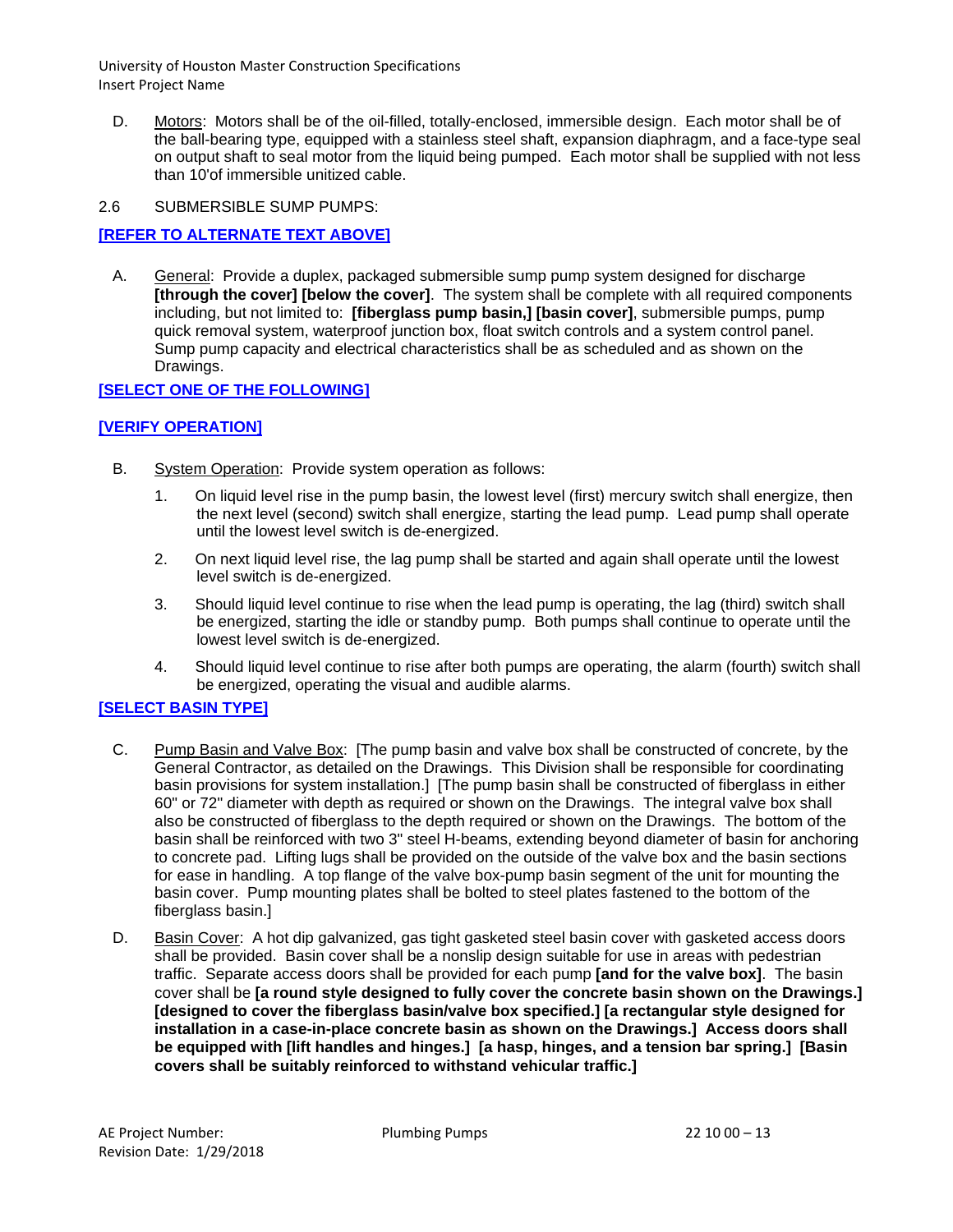- E. Piping: **[Discharge piping from the quick removal elbow shall be field-installed.]** All piping inside the lift station shall be factory installed and tested. The discharge piping from the pumps shall be **[4"] [\_\_\_\_\_\_"]**, mounted in the basin and extended through the floor of the valve box and joined by flanged connections to the piping, valves and fittings contained in the integral valve box. The individual pump discharge lines shall be joined within the integral valve box to a common discharge line extending horizontally from the valve box and terminating in a 4" plain end pipe. Where the piping passes through the wall of the valve box, a flexible link-type seal within an integral sleeve shall be furnished, to provide a gas and watertight seal. A drain, with a check valve seal, to prevent water from the basin entering the valve box, shall be furnished in the valve box and piped to the basin.
- F. Submersible Pumps:
	- 1. A duplex set of submersible pumps shall be provided. Pumps shall be capable of handling raw, unscreened sand, silt and other soft material at temperatures up to 140°F. Each pump shall be equipped with a hermetically sealed, Class "F" insulated motor, installed in a heavy, ribbed cast iron shell. The motor shell, pump volute and impeller shall be made of close-grained cast iron (ASTM A48-C30). Pump shaft shall be 316 stainless steel and all fastening hardware shall be stainless steel.
	- 2. The pump impeller shall be two-vane, nonclog type, accurately machined to the proper diameter, and dynamically balanced prior to installation in pump. The pump unit shall be furnished with "Y" guides, stainless steel lifting cable, a removable discharge elbow and all necessary hardware.
	- 3. The pump unit shall be furnished with a moisture sensing probe and relay panel with light to indicate entrance of water to the motor.
	- 4. Pump and motor unit to receive a coat of red chromate primer and a finish coat of water resistant enamel.
- G. Quick Removal System: A quick removal system shall be provided. A separate steel base plate, incorporating a stationary discharge elbow with flexible connector for pump discharge line and bottom guide rail supports for proper alignment shall be furnished. System shall include galvanized guide rails terminating into guide rail supports at the main cover. A gasket shall be furnished between the mating faces of the pump elbow and the fixed discharge elbow to facilitate removal and prevent corrosive bridging, no portion of the pump shall touch the floor of the basin.
- H. Control Panel:
	- 1. The control panel furnished shall be UL-listed NEMA 3R, dead front with blank gasketed and lockable weatherproof door and an internal dead front safety door. The control panel shall be designed for a **[single] [dual]** incoming branch circuit power feed. Panel shall contain a motor disconnect switch, a magnetic starter with 3-phase overload protection and a phase failure relay (Refer to Section 15140) for each pump. An alternating relay, to alternate lead pump, shall be provided. Panel to have a "Test-Off-Auto" selector switch and a pilot "Run" light for each pump. Control transformers for 115 control power shall be provided. **[Where a dual power feed is specified, separate control power transformers shall be provided for each feed.]**
	- 2. Panel shall also include audible and visual alarm signals with provisions for silencing the audible alarm and dry alarm contacts for remote monitoring by **[**  $\qquad \qquad$  **]**. Signals shall be provided for "HIGH LEVEL", "PUMP 1 MOISTURE", and "PUMP 2 MOISTURE".
	- 3. A NEMA 6 junction box shall be **[provided for field mounting] [factory-mounted]** in the **[valve box chamber] [pump basin]**. The junction box will be provided with a terminal strip to accommodate all necessary power and control wiring and have suitable watertight sealing means for all cables. Junction box and cable entrance fittings to meet NEMA 6 waterproof requirements.
- I. Basin Level Controls: Provide mercury float type liquid level control for proper pump and alarm operation. Four 2-pole mercury switches, each sealed in a corrosion-resistant polypropylene float shall be provided. Each switch to have a PVC-coated, UL-listed cable and to be attached to a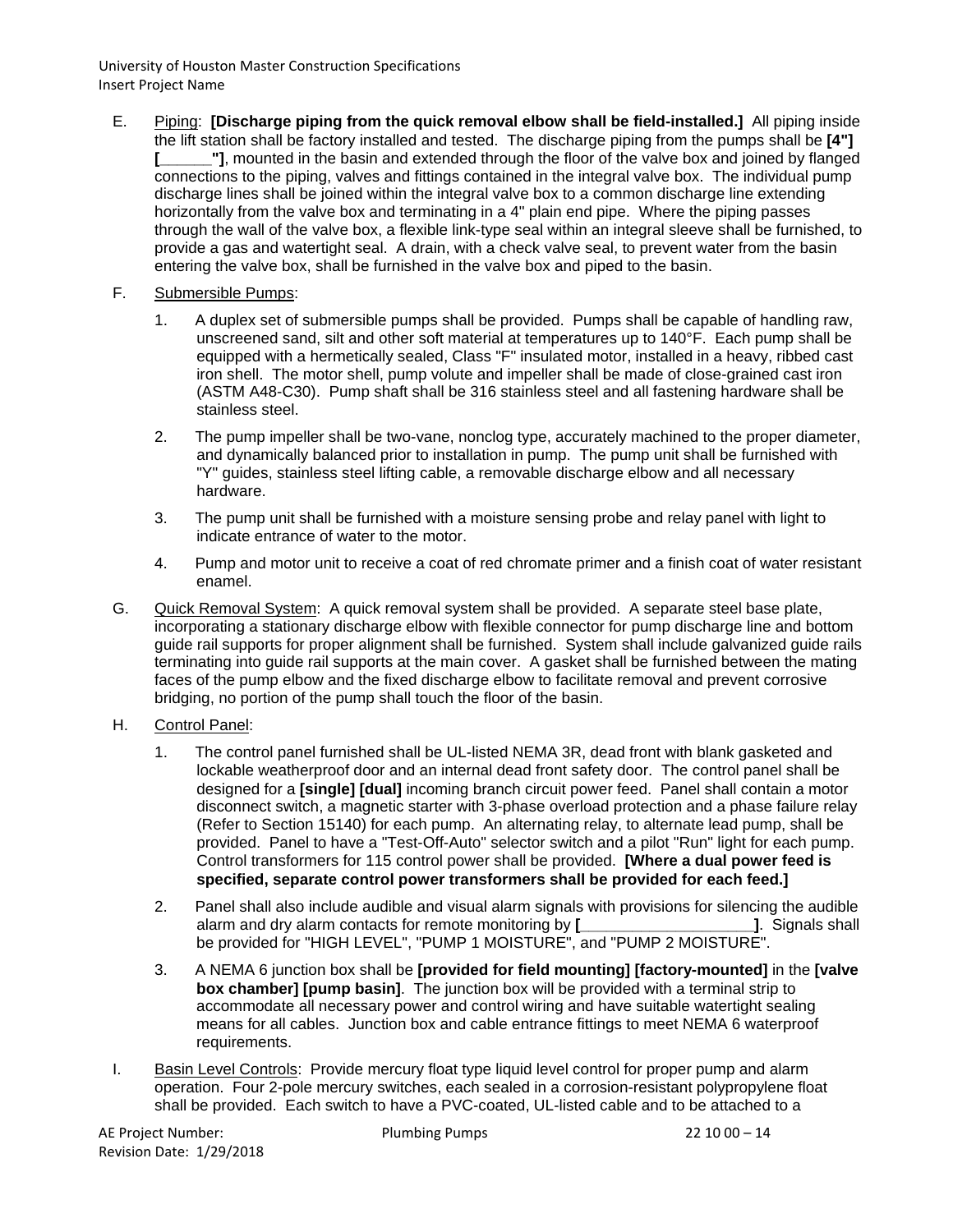> corrosion-resistant bracket to a galvanized suspension rod. The switch bracket to be provided with a reinforcing sleeve to prevent sharp bending and damage to cable.

- J. Factory Testing: Before shipping all component parts shall be tested for compliance with the hydraulic, mechanical and electrical requirements of the specifications. After assembly and testing, units exceeding 7'-6" overall height shall be broken down into sub-assemblies for ease of handling and shipment. Subassemblies shall be match marked. Complete Installation, Operating and Maintenance instructions shall be provided by the pump manufacturer.
- K. Start-up Service: System checkout, start-up, and adjustment shall be provided by a representative of the system manufacturer.
- 2.7 HOT WATER CIRCULATING PUMPS:
	- A. General: Provide all bronze, in line hot water circulating pumps with capacities and electrical characteristics as scheduled and as shown on the Drawings. Pumps shall be suitable for working pressures **[up to [125] [175] psi] [as scheduled on the Drawings]** and water temperatures up to 300°F per ASA B16.1. Pumps shall be fitted with a dynamically balanced brass enclosed type impeller with mechanical seal. Mechanical seal shall be Type 1 or Type 2 material, Code BP-1D1 as manufactured by John Crane Company or an approved equal, suitable for service specified. Pumps, casings, flanges, and seals shall be suitable for operation with the working pressures and temperatures scheduled and indicated. The scheduled working pressure applies to the entire pump assembly.
		- 1. Pumps shall be non-overloading and shall have easily replaceable mechanical seals. Impeller shall be cast bronze, dynamically balanced. All wetted parts shall be bronze or cupro-nickel. Bearings shall be sleeve or ball type.
	- B. Motors: Pump motors shall be resiliently mounted, flexible or magnetically coupled and shall not require external overload protection on single phase motors. Motor shall have a maximum speed of 1750 rpm. Refer to Section 15140 for additional requirements.
	- C. Controls: Pumps shall be provided with a Johnson Controls Series A19DAC-1 hot water circulator control **[and an automatic alternator]**. Controller shall be set to start the **[lead]** pump when the loop temperature drops below **[10°F (adjustable) below design temperature] [\_\_\_\_\_\_°F]** and stop the pump when loop temperature reaches **[design temperature] [\_\_\_\_\_\_°F]**. **[The alternator shall be wired to change the lead pump at each start.]**
	- D. Time Switch: Pumps shall be provided with a Tork W100 or equal 7 day dial electro mechanical time switch in a NEMA 1 enclosure.
- 2.8 ELEVATOR SUMP PUMPS:
	- A. General: Provide complete and operational elevator sump pumps as specified herein, as scheduled and as shown on the Drawings.
	- B. Pumps: The elevator sump pump shall be cast iron shell with bronze impeller, 303 stainless steel shaft and housing, motor shall be hermetically sealed with built-in overload protection, bearings shall be factory sealed grease lubricated ball type. Pump capacities shall be as scheduled on the Drawings.
	- C. Controls: Pump shall include factory installed integral low level micro switch to turn pump on at 5" water depth and shut off at 3-3/4" water depth.

**[VERIFY REMOTE ANNUNCIATOR REQUIREMENTS]**

- 2.9 REMOTE PLUMBING PUMP ANNUNCIATOR PANELS:
- A. General: Provide a flush-mounted alarm annunciator **[at the Control and Automation Systems' office]**. The annunciator shall include an indicator light for each alarm to be annunciated and a common audible alarm with silence switch. The silence switch shall not prevent the audible alarm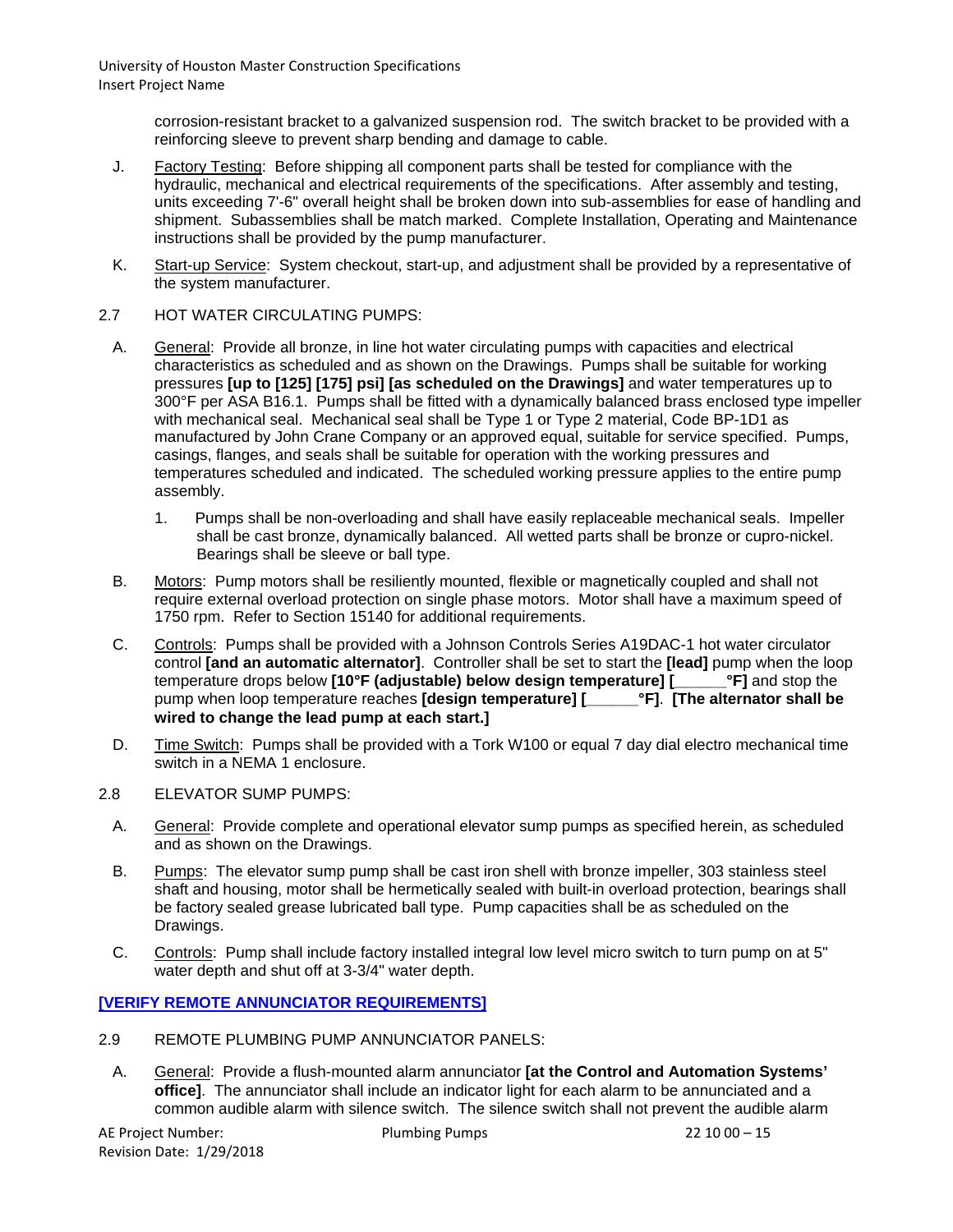> from resounding for subsequent alarms. If the alarm contact is reset and the silence switch is not reset, then the audible alarm shall sound until the switch is reset. Alarms to be annunciated shall include:

- 1. Domestic water **[cooling tower]** pump shutdown for each individual pumping system.
- 2. Sump pump high level alarms for each sump pump.
- 3. Sewage ejector high level alarms for each sewage ejector.
- 4. **[Position for each fire pump.]**
- 5. **[Jockey pump input power failure for each jockey pump.]**
- 6. Break tank high and low level alarms for each break tank.
- 7. Boiler low water level alarm for each boiler.
- 8. **[Four]** spare lamps for future alarms.
- B. Labeling: Label each alarm lamp with an engraved nameplate identifying the alarm indicated.
- C. Power Source: The remote annunciator shall be served by a dedicated 120 volt emergency power branch circuit.

## **PART 3 - EXECUTION**

- 3.1 INSPECTION:
- A. General: Installer shall examine conditions under which pumps are to be installed and notify Contractor in writing of conditions detrimental to proper and timely completion of the Work. Do not proceed with the Work until unsatisfactory conditions have been corrected in a manner acceptable to Installer.
- 3.2 TYPICAL INSTALLATION OF PUMPS:
	- A. General: Install pumps where shown, in accordance with manufacturer's written instructions and recognized industry practices to ensure that pumps comply with requirements and serve intended purposes. Comply with NEMA standards and requirements of NEC.
	- B. Base-mounted Pumps: Pumps shall be leveled, bolted, and grouted to pump bases. Piping shall be arranged so pump cases are not subjected to any piping forces. Contractor shall check for proper angular and concentric alignment of pumps and motors and shall get Engineer's approval of this alignment before pumps are operated.
	- C. Alignment: Check alignment and, where necessary, realign shafts of motors and pumps within tolerances recommended by manufacturer.
	- D. Housekeeping Pads/Vibration Isolation: Refer to Section 15100 and Section 15250 for applicable requirements.
	- E. Drain Lines: Provide a drain line (3/4" minimum) for each pump drip base to the nearest floor drain.
	- F. Casing Relief Valves: Provide individual casing relief drain lines from each **[domestic water] [and] [fire]** pump casing relief valve **[to the] [nearest floor drain] [house/break tank]**.
	- **G. [Hydropneumatic Tanks: Pipe and install hydropneumatic tank as shown on the drawings and per manufacturers recommendations. Adjust tank air charge to provide specified drawdown capacity.]**
- 3.3 ELECTRICAL CONNECTIONS:
	- A. Controllers and Annunciators: Set pump controllers and annunciators in place for wiring by Division 16.
	- B. Grounding: Provide positive electrical pump and motor grounding in accordance with applicable requirements of the NEC.

AE Project Number: 22 10 00 – 16 Revision Date: 1/29/2018